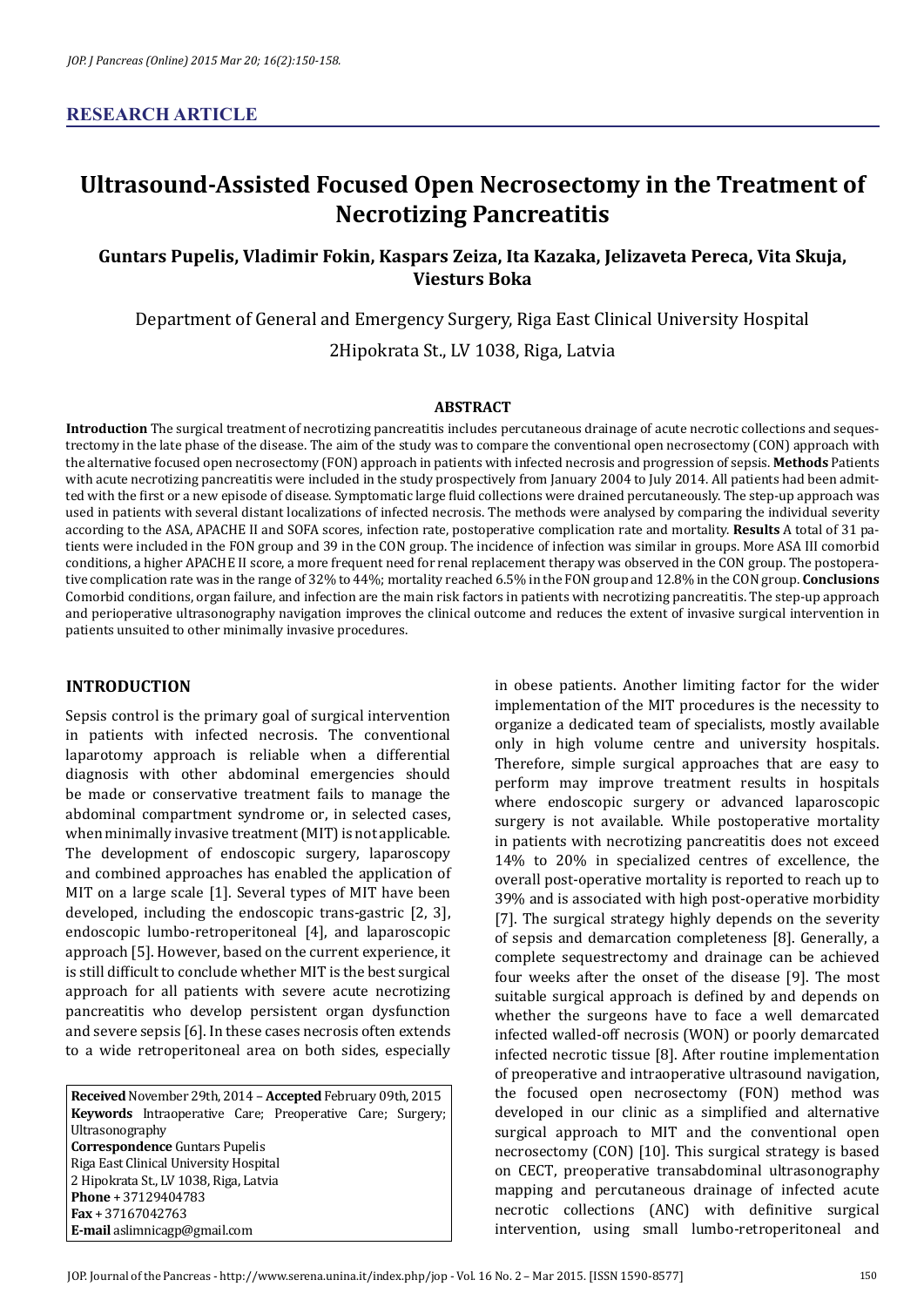subcostal approaches and intraoperative ultrasonography for navigation during the open intervention. The aim of this prospective pilot study was to compare the semi-open/ closed drainage laparotomy or CON with the alternative approach - FON when treating patients with infected necrosis and progression of sepsis and to prove the feasibility, safety and non-inferiority of the FON approach.

## **MATERIALS AND METHODS**

Patients who were treated at Riga East Clinical University hospital "Gailezers" with acute necrotizing pancreatitis and were operated on due to infected necrosis were prospectively included in the study during the time period from January 2004 to July 2014. All patients were diagnosed with the first or a new episode of acute necrotizing pancreatitis, which was proved by CECT after the acute phase (first week) from the onset of the disease in order to determine the presence/localization of necrosis and acute necrotic collections (ANC) according to revised Atlanta classification. CTSI was calculated to categorize the amount of necrosis and the degree of exudation; however, it is not used in the daily practice as a severity criterion. Severity assessment was done by evaluating the amount of necrosis, the degree of exudation, the distribution of ANC, the development of intra-abdominal hypertension and organ failure in the early phase, and the development of sepsis in the late phase of the disease. Physiological response to the disease was evaluated starting from the day of admission by the assessment of comorbid conditions, calculating the American Society of Anaesthesiologists (ASA) Physical Status classification System grade and APACHE II score (maximal APACHE II score was calculated for a better comparison of the severity of the disease); presence of SIRS and organ failure defined as grade ≥3 according to the Sequential Organ Failure Assesment (SOFA) score. Levels of CRP as a biochemical marker of acute phase response and Procalcitonin as a marker of sepsis were tested on a daily basis during the treatment period. Sepsis was defined as evidence of new or persistent signs of SIRS, caused by bacterial contamination of the necrotic tissue or ANC. Diagnosis of sepsis was based on a sustained or a repeated evidence of SIRS, elevation of CRP, Procalcitonin and progression of organ failure. Positive blood cultures were defined as septicaemia. Diagnosis of primary infection was proved in cases when conservative treatment failed to prevent sepsis and positive bacterial cultures were obtained during the percutaneous drainage of infected ANC or during the first surgical intervention. Instances when the contamination of the necrotic tissue or ANC was a consequence of a previously performed surgical intervention or percutaneous drainage of non-infected ANC were considered as cases of secondary infection (drainagerelated infection). Drains were the main gateway for the commensal organism infection in this category of patients.

# **Management and Allocation of Patients**

All patients received conservative treatment during the early phase of the disease. An ultrasound-guided drainage of symptomatic ANC was performed on patients who

developed an increased intra-abdominal pressure that promoted organ failure, generally respiratory and kidney dysfunction. The selection of the approach in the late phase was based on the localization and the type of necrosis, the formation of WON or ANC, the evidence of infection, the presence of comorbid conditions, and the development of organ failure and the progression of sepsis. We did not provide randomization to avoid ethical violations, but rather used the clinical consensus strategy in doubtful cases. All enrolled patients required surgical treatment because the standardized conservative treatment provided in the early phase of the disease failed to prevent infection and the development of sepsis. The patients were divided into two groups according to the provided surgical treatment. The type of the surgical approach was determined by the general condition of the patient, the localization of infected necrosis or ANC and the surgical routine. Clinical consensus was the basis for the allocation of patients to each group. Patients with infected necrosis or infected ANC who underwent perioperative ultrasound navigation and on whom surgical intervention was done through small, focused lumbo-retroperitoneal or subcostal incisions were allocated to the focused open necrosectomy (FON) group. On the other hand, patients who underwent treatment using the conventional laparotomy approach due to infected necrosis or infected ANC were allocated to the conventional surgical necrosectomy (CON) group. The FON approach was favoured for patients with a successful temporary sepsis control after preoperative percutaneous drainage of infected walled-off necrosis (WON) or ANC. The final decision to use the FON or the CON approach was based on preoperative consensus regarding the safety and technical feasibility of each approach and the decision of the operating surgeon. Three patients were treated conservatively and after the inflammatory response regression and the absence of organ failure were discharged form hospital for outpatient treatment. Patients were rehospitalized when signs of infection developed and allocated to the FON group. This novel approach was defined as an in-hospitaloutpatient-in-hospital management and was considered as a single treatment episode. Due to the small number of patients, they were not allocated to a separate group. This individualized approach resulted in the clinical separation of cases unsuitable for the FON strategy. The comparative CON group was formed with the aim of demonstrating the non-inferiority of the FON approach.

## **Ultrasound-Guided FON Approach**

Perioperative repeated ultrasonography was used for a dynamic follow-up of local inflammatory processes and localization of fluid collections. Preoperative CECT, ultrasound mapping of incision and intraoperative ultrasound navigation were routine steps of the FON approach. Preoperative transabdominal ultrasound was performed on BK Medical (Herlev, Denmark) Pro Focus and BK Medical Viking 2400 systems with a convex probe (2-6 MHz). Ultrasound guided percutaneous ANC drainage was performed under local anaesthesia, using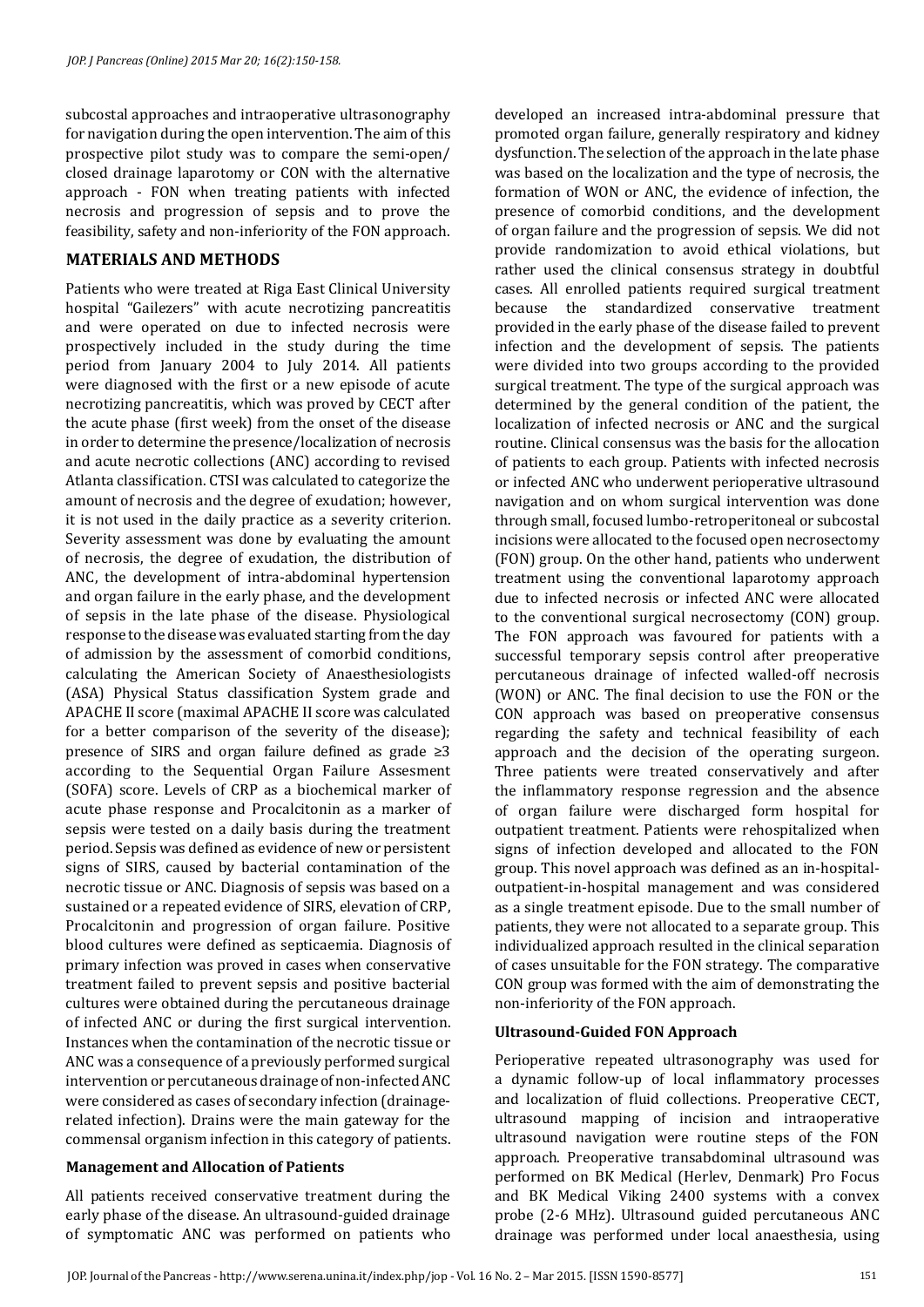pig-tail catheters of 8.5-14 Fr (2.83 to 4.67 mm) inserted for temporary SIRS and sepsis control that helped to perform less traumatic surgical intervention later when it was indicated according to the step up approach principle. Intraoperative ultrasound was performed on Hawk 2102 EXL and BK Focus 800 systems with a transducer type convex probe (6.9-8.1 MHz), flexible linear probe (8.3-9.7 MHz) and micro convex probe (6.2-7.2 1 MHz). Ultrasoundguided surgery included a provision of intraoperative ultrasound and ultrasound-guided minimally invasive interventions. The main intraoperative ultrasound steps were as follows: stereotypical diagnostics ensuring the recognition of anatomical structures and its relation to ANC and necrotic tissue; intraoperative navigation – precise definition of the surgical access (Figure 1); intraoperative monitoring – ultrasonography in realtime during the surgical manipulation with the aim to provide precise surgical access and to evaluate the efficiency of the surgical manipulation in reaching deep collections through the avascular zone; controlled drain provision (Figure 1); precise definition of necroses and assistance in focused necrosectomy. Necrosectomy and drainage were performed through small focused 4-6 cm lumbo-retroperitoneal or subcostal incisions accessing the infected necrotic tissue and/or fluid collections. In patients with several distantly located infected necrosis or fluid collections, necrosectomy and drainage procedures were repeated during the treatment period upon necessity to achieve a full drainage and removal of sequesters. The FON approach eliminated the necessity to use a large laparotomy incision and to open the abdominal cavity below the transverse colon. Small focused subcostal or lumbo-retroperitoneal incisions provided the sinus tract for repeated necrosectomies when it was indicated.

## **Conventional Open Necrosectomy**

CON was performed using the longitudinal midline or bilateral subcostal trans-peritoneal approach, adhering to the semi-opened or closed drainage principles. The laparotomy was executed providing examination of the abdominal cavity, peripancreatic and paracolic spaces and providing proper necrosectomy using blunt finger dissection combined with a suction and drainage. Once the necrosectomy was finished, two large-bore drains for postoperative lavage were inserted, and the abdomen was closed in cases when completeness of necrosectomy was achieved. Semi-open abdominal closure was used in cases when repeated necrosectomies were probable. Close collaboration between the intensive care unit specialists, radiology department specialists and surgeons formed the basis for the multidisciplinary approach.

# **ETHICS**

Approval from the local institutional review board – independent ethics committee of Riga Stradins University was obtained before the study. A special patient informed consent form that differs from the standard surgery consent form was not required. The study protocol complies with the ethical guidelines of the "World Medical

Association Declaration of Helsinki – Ethical Principles for Medical Research Involving Human Subjects" adopted by the 18th WMA General Assembly, Helsinki, Finland, June 1964 and amended by the 59th WMA General Assembly, Seoul, South Korea, October 2008.

# **STATISTICAL ANALYSIS**

All variables, complication rate and mortality were analysed and compared between the groups. Continuous data were analysed using the Kolmagorov-Smirnov test. Non-normally distributed continuous data were presented in median values with IQR. Statistical comparison was done with a non-parametric method using the Mann–Whitney U-test. Categorical data were analysed with Pearson's Chi-square and Fisher's exact test. The difference was considered statistically significant at the p value level of 0.05, with a 95% confidence interval. Statistical analysis was done using SPSS 20.0 version statistical software (SPSS Inc., Chicago, IL, USA).

# **RESULTS**

## **Patient Characteristics**

During the 10-year period a total of 151 patients with CECT proved necrotizing pancreatitis were treated in our institution, 65 patients were successfully treated conservatively without an invasive radiologic drainage of ANC and 16 underwent percutaneous drainage of ANC without surgical intervention. A total of 70 patients with acute pancreatitis and sepsis were operated on in our clinic during the period from January 2004 to July 2014; 31 patients in the FON group and 39 patients in the CON group. Although the age, gender, cause of the disease and median admission time after the onset of the disease did not differ between the patients in both groups, prevalence of ASA classification class II comorbid conditions was higher in the FON group, while patients in the CON group were diagnosed with ASA class III comorbidities more often, Table 1. Higher median maximal APACHE II score was observed in the CON group. Organ dysfunction on admission, before and after the surgical intervention was similar in both groups; however, renal replacement therapy during the treatment period was used in the CON group on a more frequent basis. Radiologic evidence of the extent of necrotizing process according to CECT did not differ between the FON and CON patients, Table 1.



**Figure 1.** Dynamics of CRP. Median CRP decreased in a seven day period in majority of patients from both groups with significantly lower CRP level in FON group (P=0.035). (Reference range: 0.00-5.00 mg/L).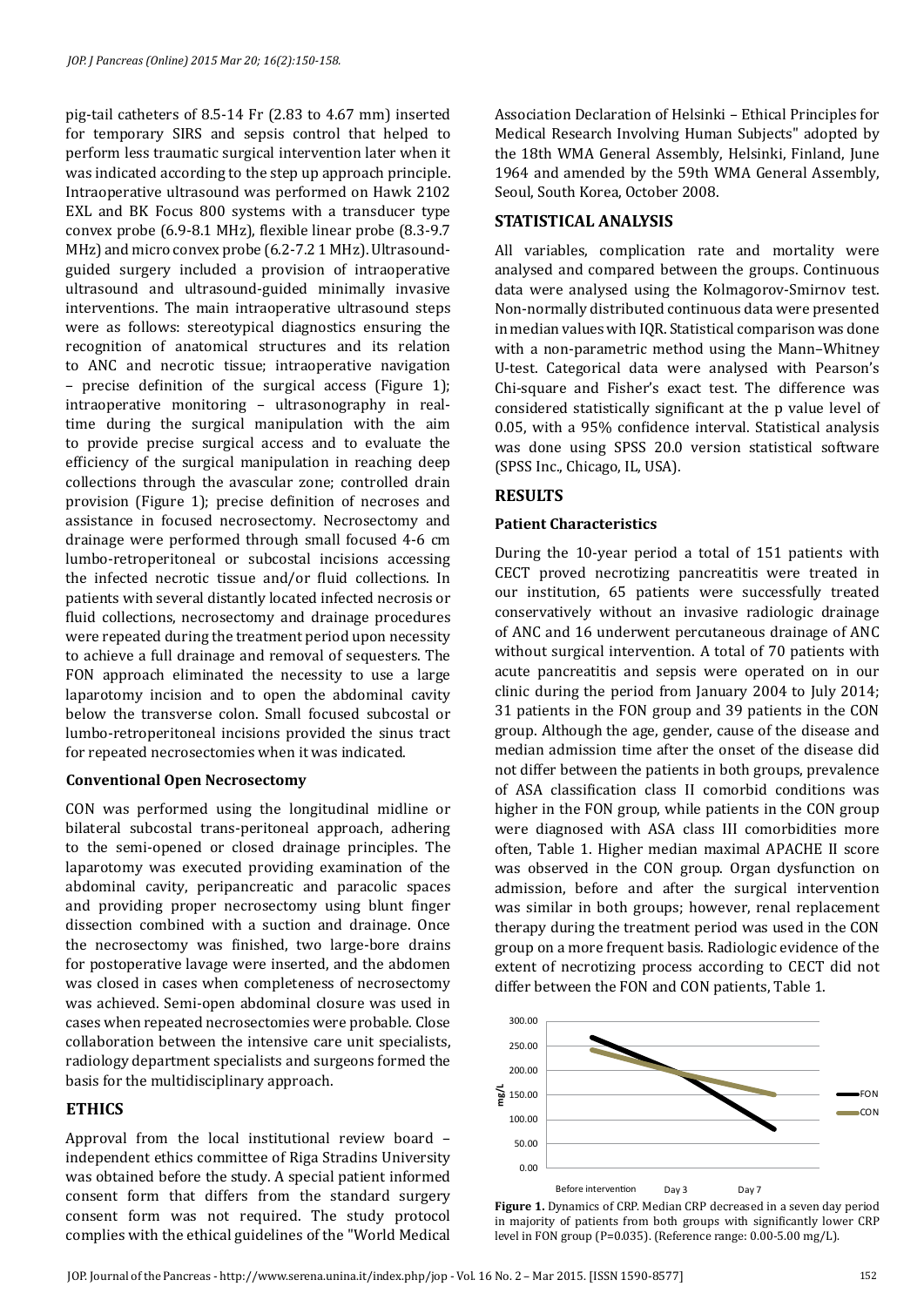**Table 1.** Main characteristics of patients.

| <b>Characteristics</b>                                            | $FON(n=31)$ | $CON(n=39)$  | P value |
|-------------------------------------------------------------------|-------------|--------------|---------|
| Age: median (IQR); years                                          | 52 (46-64)  | 47 (41-62)   | 0.176   |
| Gender: male                                                      | 22 (70.9%)  | 32 (82.1%)   | 0.095   |
| Cause of pancreatitis                                             |             |              |         |
| Gallstones                                                        | $7(22.6\%)$ | $6(15.4\%)$  | 0.541   |
| Alcohol abuse                                                     | 17 (54.8%)  | 23 (59%)     | 0.810   |
| Other                                                             | $7(22.6\%)$ | $10(25.6\%)$ | 1.000   |
| Time from onset of disease: median (IQR); hours                   | 48 (24-72%) | 62 (12-96%)  | 0.539   |
| ASA class before surgical intervention                            |             |              |         |
| I: healthy status                                                 | $\Omega$    | $\Omega$     |         |
| II: mild systemic disease                                         | 14 (45.2%)  | $8(20.5\%)$  | 0.027   |
| III: severe systemic disease                                      | 17 (54.8%)  | 31 (79.5%)   | 0.027   |
| Maximal APACHE II score during all treatment period: median (IQR) | $10(5-14)$  | $12(7-18)$   | 0.049   |
| MOF at admission                                                  | $8(25.8\%)$ | 15 (38.5%)   | 0.312   |
| MOF before surgical intervention                                  | 14 (45.2%)  | 26 (66.7%)   | 0.091   |
| MOF after surgical intervention                                   | 10 (32.3%)  | 16 (41%)     | 0.469   |
| Renal replacement therapy during all treatment period             | 14 (45.2%)  | 27 (69.2%)   | 0.05    |
| Renal replacement therapy after necrosectomy                      | $2(6.5\%)$  | $2(5.1\%)$   | 1.000   |
| Time until CECT from admission: median (IQR); days                | $10(4-15)$  | $8(3-12)$    | 0.283   |
| CT severity index: median (IQR)                                   | $7(6-10)$   | $8(6-10)$    | 0.396   |
| Extent of pancreatic necrosis: median (IQR); %                    | $40(30-60)$ | $50(30-55)$  | 0.657   |
| Pancreatic necrosis >50% on CECT                                  | 15 (48.3%)  | 22 (56.4%)   | 0.504   |

ASA: American Society of Anaesthesiologists

## **Presence of Infection**

One of the main determinants of the outcome – presence of infection, had the same prevalence in both groups, varying from 82% to 90% in the cases when the infection was classified as primary and from 10% to 18% in the cases when the infection was classified as secondary. Percutaneous drainage was performed significantly more often in the FON group (68% of the cases) than in the CON group (2.5% of the cases), Table 2.

#### **Treatment Strategy**

The FON treatment strategy had a positive effect on the clinical course of the disease, the dynamics of the systemic inflammatory response and the possibility to control sepsis. The CRP level decreased in a seven-day period in the majority of the patients from both groups and was significantly lower in the FON group. Procalcitonin (PCT) dynamics did not differ between the two patient groups, Table 3.

#### **Pathogens**

E.coli was isolated in 11% to 12% of the cases and was the most commonly isolated Gram-negative microorganism. Enterococcus spp. was isolated in 20% to 25% of the cases and was the most commonly isolated Gram-positive microorganisms, Table 4.

## **Surgical Outcome**

Surgical interventions resulted in an equal incidence of pancreatic fistulae between the two patient groups (13%). A similar prevalence of bowel fistulae and insignificant prevalence of bleeding from the operation site was observed in the CON group. Median hospital length of stay was 61 – 68 days and did not differ between the two patient groups. Median ICU stay was significantly shorter in the FON group while postoperative hospital length of stay did

not vary between groups, Table 5. In two cases of biliary pancreatitis patients underwent early cholecystectomy and choledochostomy in the CON group.

#### **Mortality Analysis**

A total of 7 patients who were included in the study died during the study period. Two patients from the FON group died, reaching a 6.5% mortality rate, compared to five in the CON group, where mortality reached 12.8%, but it was not a statistically significant difference, Table 5. One of the patients in the FON group had alcohol-induced pancreatitis, the other – biliary pancreatitis. Both patients were admitted 96 hours after the onset of the disease with MOF on admission. The patient with alcohol-induced pancreatitis had 30% pancreonecrosis with localized retroperitoneal involvement, ASA classification class III comorbid conditions and maximal APACHE II score of 31. The patient developed grade II intra-abdominal hypertension, was operated on two times and died after 82 days of treatment due to the progression of MOF and sepsis. The patient with biliary pancreatitis had 100% pancreonecrosis with bilateral retroperitoneal involvement, ASA classification class III comorbid conditions, maximal APACHE II score of 15 and MOF on admission. The patient was operated on two times and died after 22 days of treatment due to massive pulmonary artery thromboembolism. Three patients in the CON group had biliary pancreatitis; one patient developed pancreatitis as a complication after ERCP and one had alcohol-induced pancreatitis. Three out of the five patients were admitted later than 96 hours after the onset of the disease. All patients had MOF on admission and ASA classification class III comorbid conditions, the extent of necrosis varied from 50% to 100%, with ANC collections involving retroperitoneal space in four cases. Three of the five patients underwent more than two surgical interventions. All patients in the CON group died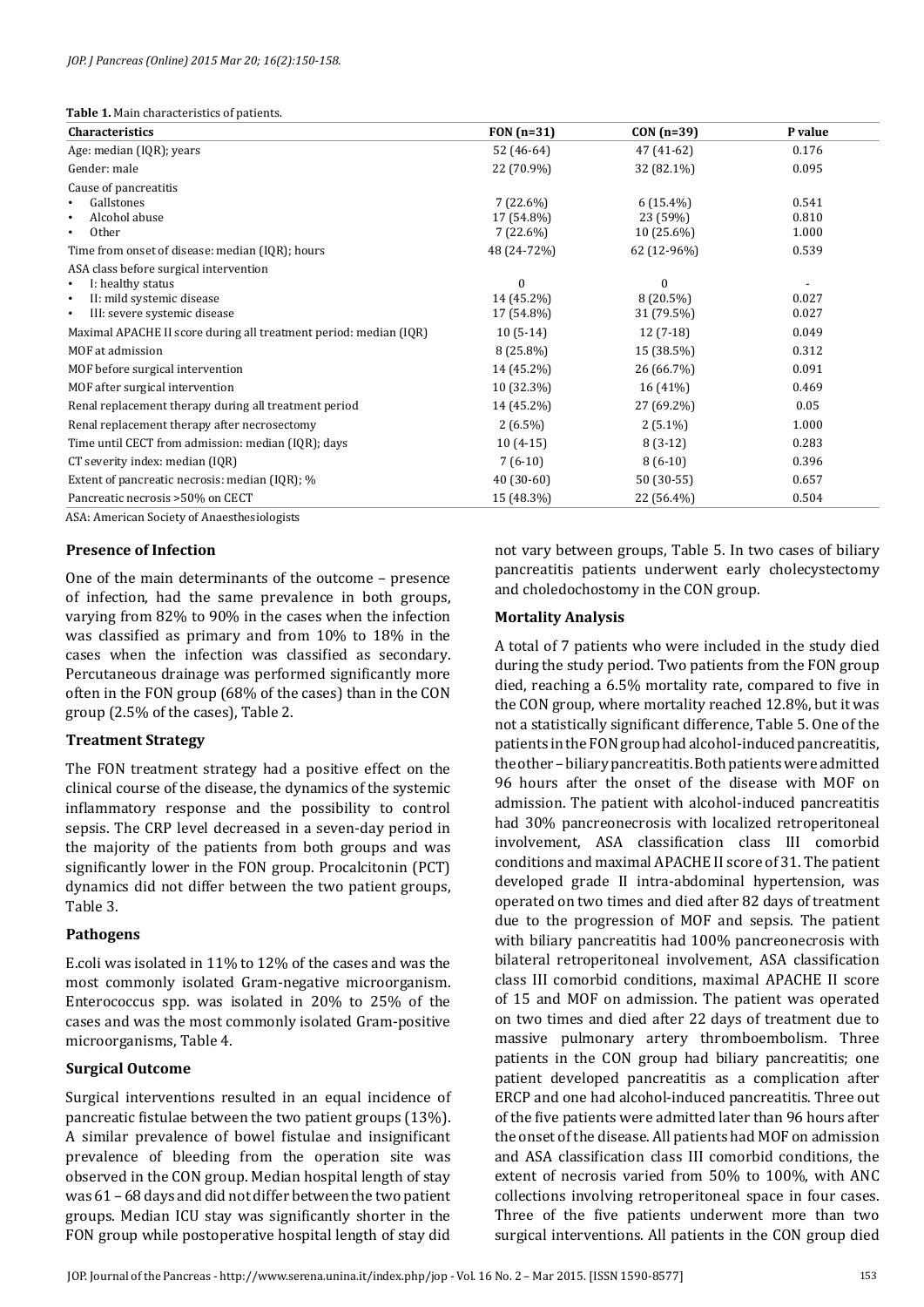#### **Table 2.** Infection rate and type of intervention.

| <b>Characteristics</b>                                              | $FON(n=31)$  | $CON(n=39)$    | P value |
|---------------------------------------------------------------------|--------------|----------------|---------|
| Primary infection                                                   | 28 (90.3%)   | 32 (82%)       | 0.965   |
| Secondary infection                                                 | $3(9.7\%)$   | $7(17.9\%)$    | 0.965   |
| Septicaemia                                                         | $6(19.4\%)$  | 13 (33.3%)     | 0.280   |
| PD.                                                                 | 21 (67.7%)   | $1(2.5\%)$     | < 0.001 |
| Time from admission to PD: median (IQR); days                       | $3.5(1-14)$  | 2 <sup>a</sup> | 0.870   |
| Repeated PD                                                         | $3(14.3\%)$  | $\Omega$       |         |
| Time between PD: median (IQR); days                                 | $5.5(0-11)$  | $\Omega$       |         |
| Open focused drainage of ANC                                        | $9(29.0\%)$  | 19 (48.7%)     | 0.095   |
| Time from admission until open focused drainage: median (IQR); days | $10(5-5-12)$ | $6(2-11)$      | 0.383   |
| Time until necrosectomy from admission: median (IQR); days          | 29 (19-31)   | $22(17-27)$    | 0.303   |
| Need for repeated necrosectomy                                      | $8(25.8\%)$  | 18 (46.2%)     | 0.080   |

PD-percutaneous drainage; ANC - acute necrotic collection a No IQR is shown because there was one PD patient only with time of admission

## **Table 3.** Dynamics of SIRS and sepsis.

| <b>Characteristics</b>                                     | $FON(n=31)$     | $CON(n=39)$     | P value |
|------------------------------------------------------------|-----------------|-----------------|---------|
| CRP before surgical intervention: median (IQR); mg/L       | 267.0 (143-382) | 241.4 (123-400) | 0.673   |
| CRP on $3^{rd}$ day after intervention: median (IQR); mg/L | 190.4 (85-255)  | 193.0 (105-231) | 0.920   |
| CRP on $7th$ day after intervention: median (IQR); mg/L    | 79.8 (27-154)   | 150.0 (75-198)  | 0.035   |
| PCT before surgical intervention: median (IQR); ng/mL      | $3.2(1-8)$      | $2.5(2-8)$      | 0.649   |
| PCT on $3rd$ day after intervention: median (IQR); ng/mL   | $0.6(0.2-4)$    | $2.4(0.8-9)$    | 0.134   |
| PCT on $7th$ day after intervention: median (IQR); ng/mL   | $0.2(0.05-0.5)$ | $0.5(0.1-1.5)$  | 0.198   |
|                                                            |                 |                 |         |

PCT: procalcitonin

**Table 4.**The most common bacterial cultures from infected necrosis.

| <b>Number of isolates</b>                      | FON $(n=66)$ | $CON(n=97)$ |
|------------------------------------------------|--------------|-------------|
| Gram-negative bacteria:                        |              |             |
| - Escherichia coli                             | $7(10.6\%)$  | 12 (12.4%)  |
| - Klebsiella spp.                              | $5(7.7\%)$   | $6(6.2\%)$  |
| - Enterobacter spp.                            | $3(4.5\%)$   | $8(8.2\%)$  |
| - Pseudomonas aeruginosa                       | $3(4.5\%)$   | $5(5.2\%)$  |
| - Proteus spp.                                 | $3(4.5\%)$   | $4(4.1\%)$  |
| - Stenotrophomona maltophilia                  | $2(3.0\%)$   | $1(1.0\%)$  |
| - Multi-resistant acinetobacter baumannii      | $2(3.0\%)$   | $2(2.1\%)$  |
| - Citrobacter spp.                             | $2(3.0\%)$   | $2(2.1\%)$  |
| - Acinetobacter baumannii                      | $1(1.5\%)$   | $6(6.2\%)$  |
| - Carbapenem-resistant acinetobacter baumannii | $1(1.5\%)$   | $1(1.0\%)$  |
| <b>Totally</b>                                 | 43.8%        | 48.5%       |
| Anaerobes:                                     |              |             |
| - Bacteroides spp.                             | $3(4.5\%)$   | $2(2.1\%)$  |
| Gram-positive bacteria:                        |              |             |
| - Enterococcus spp.                            | 13(19.7)     | 24 (24.7)   |
| - Coagulase negative staphylococci             | 9(13.8)      | 9(9.3)      |
| - Streptococcus spp.                           | 5(7.7)       | 7(7.2)      |
| - Staphylococcus aureus                        | 2(3.0)       | 4(4.1)      |
| - Corynebacterium spp.                         | 1(1.5)       | 1(1.0)      |
| - Propionibacterium acne                       | 1(1.5)       | $\Omega$    |
| - Meticillin-resistant Staphylococcus aureus   | 0            | 1(1.0)      |
| <b>Totally</b>                                 | 47.2%        | 47.3%       |
| Yeast:                                         |              |             |
| - Candida spp.                                 | 3(4.5)       | 2(2.1)      |

#### **Table 5.** Main outcomes.

| <b>Characteristics</b>                  | FON $(n=31)$ | $CON(n=39)$ | P value |
|-----------------------------------------|--------------|-------------|---------|
| Pancreatic fistulae                     | 4 (12.9%)    | $5(12.8\%)$ | 1.000   |
| Intestinal fistulae                     | $4(12.9\%)$  | $3(7.7\%)$  | 0.692   |
| Postoperative bleeding                  | $2(6.5\%)$   | $9(23.1\%)$ | 0.058   |
| Hospital stay: median (IQR); days       | $61(53-71)$  | 68 (48-97)  | 0.118   |
| ICU stay: median (IQR); days            | $12.5(8-29)$ | $29(18-37)$ | 0.002   |
| Post-operative stay: median (IOR); days | 37 (23-49)   | 43 (25-64)  | 0.204   |
| Mortality                               | $2(6.5\%)$   | $5(12.8\%)$ | 0.452   |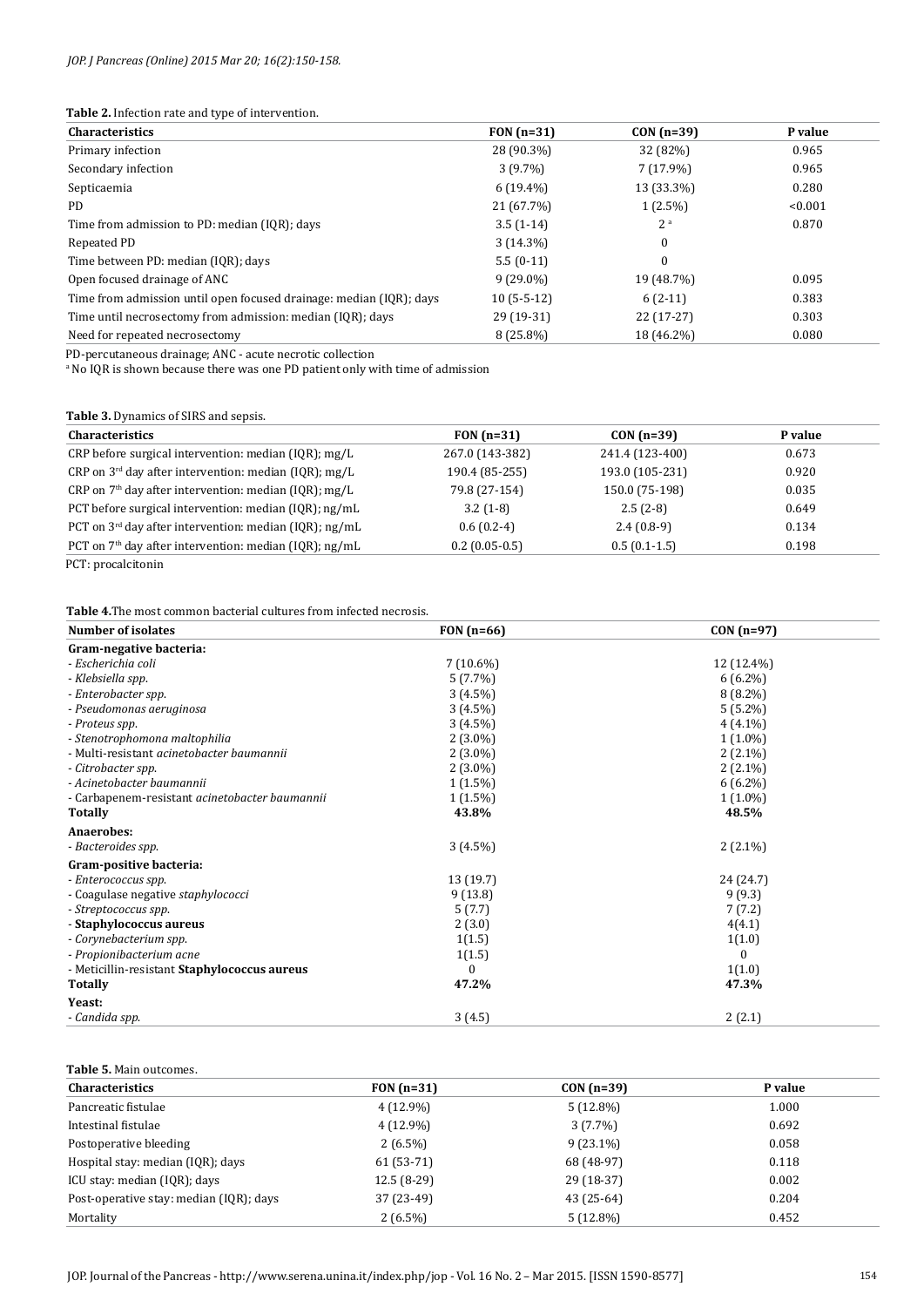from the progression of MOF and sepsis between 34 to 122 days after admission.

# **DISCUSSION**

The current consensus regarding the management of necrotizing pancreatitis includes recommendations for the conservative approach in the early phase of the disease and surgical intervention in the late phase when infection complicates the clinical course of the disease. A strong opinion exists regarding the surgical strategy with a recommendation to postpone the intervention and to perform it four weeks after the onset of the disease to ensure formation of WON and a partial or complete liquefaction of necrotic tissue for a better sepsis control after surgical intervention [11-13]. Recommendations how to access the infected necroses have changed over a long period of time and vary from the extended laparotomy approach with retroperitoneal exploration [14, 15] to the alternative, minimally invasive lumbo-retroperitoneal approach without the exploration of the abdominal cavity [16, 17], finally arriving to the minimally invasive treatment concept which is considered to be less traumatic [1, 18, 19]. The so-called step-up approach with percutaneous liquid component drainage has been proposed for a temporary sepsis control as a bridging procedure until definitive necrosectomy is performed [4, 20, 21, 22]. Regardless of whether the approach is endoscopic or laparoscopic, particularly adjusted equipment and a competent specialist team is required for a successful necrosectomy performance and a sufficient number of procedures should be performed while passing the learning curve [23]. The application of the endoscopic trans-gastric approach is limited to WON with a firm attachment to the stomach [24-27]. The efficiency of the endoscopic retroperitoneal approach is limited when peripancreatic necrosis develops in multiple and distant localizations [10, 19, 23]. Extended laparotomy, endoscopic or laparoscopic approaches are used to reach deep retroperitoneal necrosis, however, it is not difficult to reach Morison's pouch or the left retroperitoneal plane between the spleen and the left kidney or the lateral retroperitoneal flanks by open extra-peritoneal [16] or focused lumbotomy. It could be done even more easily by using perioperative ultrasonoscopy, including intraoperative navigation. Adding the perioperative ultrasonography technique to the operating surgeon's arsenal gives the advantage of making rather small incisions to access deeper tissue layers in retroperitoneum and the peripancreatic area. As a less traumatic technique, FON does not violate the abdominal cavity below the transverse colon, therefore preserving small bowel and peritoneal homeostasis. FON gives the possibility to easily access low-localized necrosis of the retroperitoneal fatty tissue in both flanks. The majority of the patients in the FON group underwent PD before the surgery in accordance with the recently reported surgical step-up approach [4, 28]. Percutaneous drainage can be performed by the Invasive Radiologist; nevertheless, a Surgeon with such ultrasound skills, as in our case, has

the advantage of combining the surgical and invasive radiology treatment methods in their daily practice. Until now, the application of intraoperative ultrasonography (IOUS) has not been explored sufficiently in the treatment of pancreatic necrosis. It has been noted in several studies that the main application field of IOUS is hepatobiliary and pancreatic surgery, mainly for the oncological diseases. Recognition of fine anatomical details, tumor extension range, relationship between the blood vessels and determination of the lesion nature, which cannot be detected with other preoperative imaging modalities, are the advantages of IOUS [29, 30]. IOUS is successfully used as an assistant technique in drainage of cysts and abscesses [31, 32]. A quite recent study recommends IOUS application for recognition of pancreatic malignancies and inflammatory changes, including cases with chronic pancreatitis, and distinguishing the extension of necrosis and the probable direction for drainage in acute cases [33]. Another study describes IOUS technique and analyses cases with liver deposits, cystic lesions and abscesses. IOUS is mentioned as a useful modality for detecting cystic lesions in the pancreas; however, it is done through the extended open access laparotomy [34]. Our current study contributes additional experience to the application of IOUS performed by a surgeon. This simple technique using focused 4-6 cm incisions provides the opportunity for an effective necrosectomy and drainage, at the same time avoiding injuries of large blood vessels and the surrounding organs. As a result, a better sepsis control is achieved, therefore reducing persistent organ dysfunction and late mortality, since sepsis is the determining factor of these complications [6, 11, 13, 35-38]. At this point, sufficient data is collected to confirm that the MIT and step-up approaches are the current standards of care for the treatment of necrotizing pancreatitis, but the patient selection and indications for each procedure are not well defined. The same inconsistency can be found in the grading of organ dysfunction and severity of sepsis [8, 12]. In our study organ dysfunction was defined as ≥3 grade dysfunction according to the SOFA score, reflecting the severity of sepsis and quality of the surgical intervention more precisely. Therefore, severity assessment of sepsis could vary in studies where precise grading of organ dysfunction is not mentioned. The overall infection rate, type of isolated microflora, incidence of bacteraemia and severity of sepsis in our cohort was similar to those previously reported in other studies, with a predominance of E.coli in Gram-negative and Staphylococcus in Grampositive isolates [37-44]. The analysis of the PCT level – a sensitive prognostic marker of pancreatic infection [40] demonstrates a strong relation between the severity of sepsis, the effectiveness of surgical treatment and outcome, presenting with a high PCT level in preoperative period, and the evident decrease after a successful intervention. The advantages of combined methods like PD, followed by minimally invasive interventions defined as a step-up approach are evident in cases with infected necrosis [4], however this should be proved by ongoing randomized multicenter clinical trials [44]. The method is effective in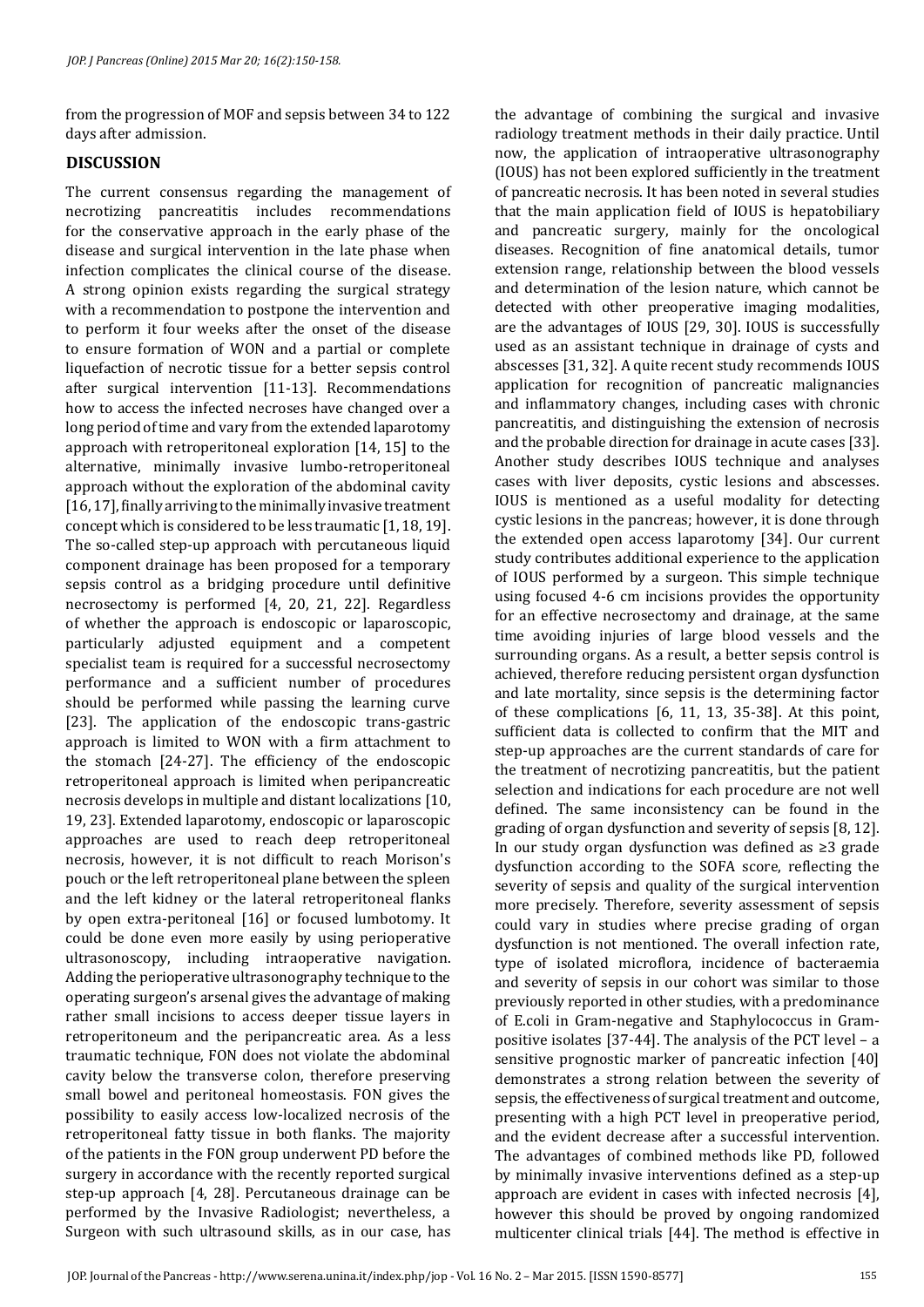a selected group of patients and only part of the patients with infected necrosis could benefit from this approach [1, 13]. In our current study all patients presented with the first or a new episode of ANP (Figure 2). Part of the patients who underwent ultrasound-guided ANC drainage, after establishing a well localized process and attaining normalization of systemic inflammatory response, were discharged from the hospital and treated on an outpatient basis. Rehospitalisation for the definitive surgical treatment was done when the signs of secondary infection appeared. This combined strategy was considered as a single treatment episode including inpatient / outpatient management for carefully assessed patients based on stepup approach principles.

The main disadvantage for all types of MIT approaches is the necessity to repeat the MIT procedures and a relatively high complication rate. The current study demonstrates surgical intervention based on a wider use of ultrasonography as a navigation tool in ultrasoundassisted surgery. The unique aspect of this strategy is the application of the ultrasonography method used by the Surgeon who specializes in the field of ultrasonography and may use the full potential of this method – starting from a percutaneous ANC drainage, control of the complete drainage and intraoperative ultrasound navigation through small 4-6 cm incisions in the abdominal wall to find the right anatomical plane and localize the fluid collections or necrosis, and following with necrosectomy and drainage. Our strategy allows the use of the sinus tract created during the first intervention for repeated debridement in the ICU, similarly to what has been recently reported [45]. The important experience is the combination of the stepup approach and ultrasound-assisted surgery to provide open necrosectomy but with minimal access elements or FON. This strategy gives the opportunity to provide surgical treatment to patients with wide peripancreatic and bilateral retroperitoneal involvement as well [10]. Simple criteria give the possibility to select the patient for FON. These include: previous PD of ANC, localized process confirmed by CECT and transabdominal ultrasound before intervention in patients with evidence of the progression of sepsis and organ dysfunction, despite conservative treatment. The use of these criteria is supported by a number of other studies [4, 19, 28, 46]. We did not use fine needle aspiration for bacterial culture assessment, which has been recently recognized as an inapplicable diagnostic tool [4, 28, 41]. Finally, the main outcomes of our study comply with the study results reported by different authors. The postoperative complication rate [24, 47-49] and mortality is similar to other reports concerning the MIT approaches [19, 24, 25, 50] and the conventional approach [15, 36, 48]. The rate of preoperative infection which is the main determinant of the late mortality is in the same range as reported by a number of other studies. Nevertheless, a higher prevalence of bacteraemia was observed in patients who underwent conventional surgery, probably indicating poorly localized infected necrosis (Figure 3).

Prevalence of ASA class III comorbid conditions in the CON group could be linked to a higher rate of bacteraemia. The analysis of the patient mortality revealed that the late hospitalization might be associated with the poor response to conservative treatment. Despite these facts, postoperative mortality in both groups did not exceed 13% and the main outcomes are compatible with the results reported by other authors. The weak point of our study is the lack of randomization due to the nature of the intervention and the slight difference in the preoperative condition of the patients in the FON and the CON group (Figure 4). The preoperative status of inflammatory response, however, was not different, analysing levels of CRP and PCT, and incidence of organ failure and postoperative complication rate was similar. Due to the insufficient number of patients at this point of the study we do not have strong statistically significant evidence that mortality is significantly reduced using the FON approach. The aim of study was to demonstrate the feasibility, safety and non-inferiority of the FON approach, and the results of the study confirm this statement.

## **CONCLUSIONS**

Individual assessment of the comorbid condition severity, presence of organ failure, localization of ANC and early recognition of the infection are crucial steps in the management of infected pancreatic necrosis that complies with the currently evolved step-up approach. A broader implementation of the preoperative and intraoperative ultrasonography could be an additional improvement of the open surgical approach, when performance of the minimally invasive procedure is not feasible.



**Figure 2.** Dynamics of PCT (procalcitonin). Faster decrease of median PCT value was observed in FON group already on Day 3. (Reference range: 0.00-0.05 ng/mL)



**Figure 3.** Intraoperative ultrasonoscopy assisted drainage of acute necrotic collection (ANC). a. I: intestine; PN: puncture needle). b. S: Stomach; PN: puncture needle; AZ: avascular zone. c. S: stomach; P: pancreas.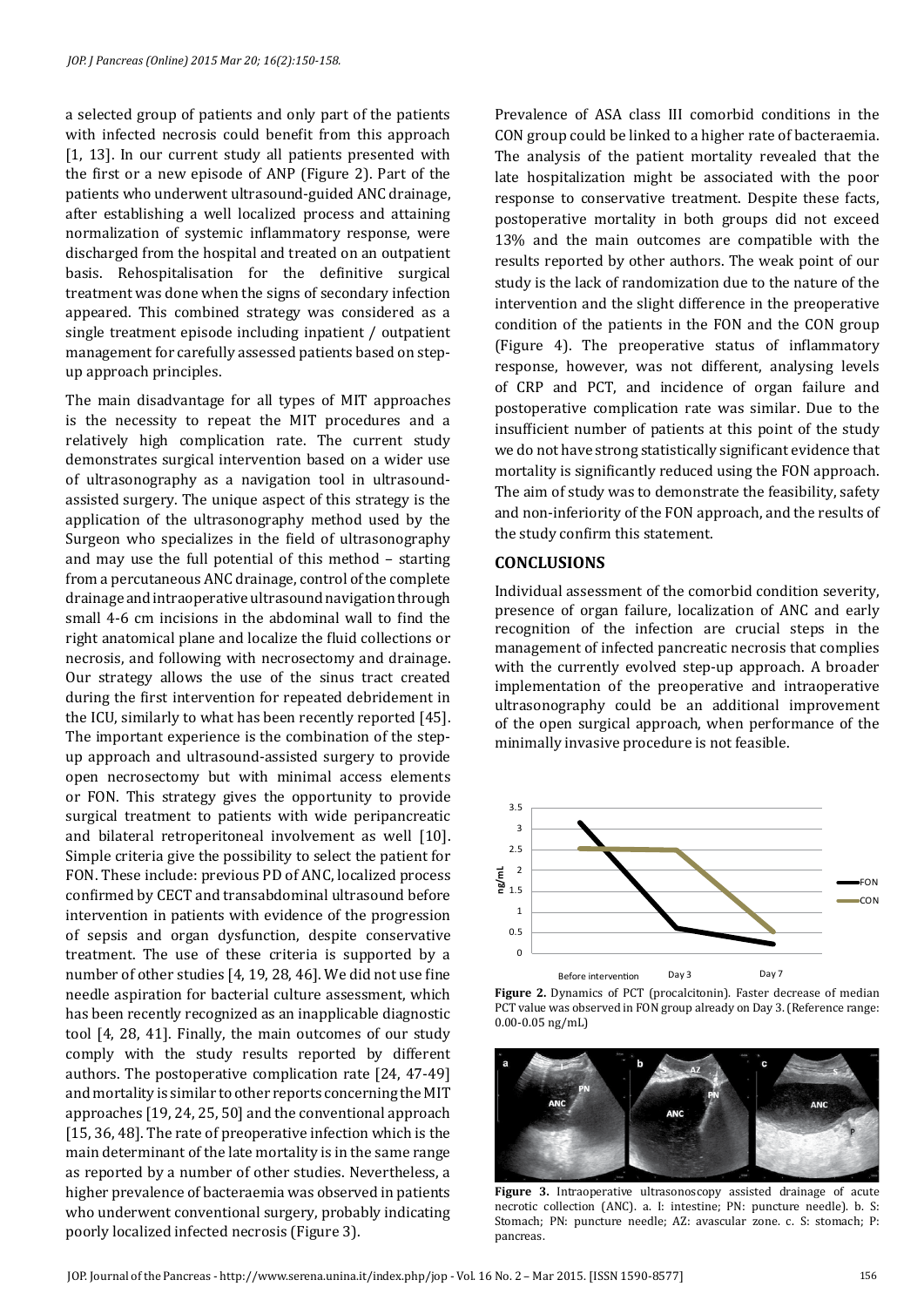

**Figure 4.** FON (focused open necrosectomy) procedure: drainage of infected acute necrotic collection (ANC) with formation of sinus tract.

#### **Conflict of Interest**

Authors declare to have no conflict of interest.

#### **References**

1. Werner J, Feuerbach S, Uhl W, Büchler MW. Management of acute pancreatitis: from surgery to interventional intensive care. Gut 2005; 54:426-36. [PMID: 15710995]

2. Fabbri C, Luigiano C, Maimone A, Polifemo AM, Tarantino I, Cennamo V. Endoscopic ultrasound-guided drainage of pancreatic fluid collections. World J Gastrointest Endosc 2012; 4:479-88. [PMID: 23189219]

3. Gardner TB, Chahal P, Papachristou GI, Vege SS, Petersen BT, Gostout CJ, et al. A comparison of direct endoscopic necrosectomy with transmural endoscopic drainage for the treatment of walled-off pancreatic necrosis. Gastrointest Endosc 2009; 69:1085-94. [PMID: 19243764]

4. van Santvoort HC, Besselink MG, Bakker OJ, Hofker HS, Boermeester MA, Dejong CH, et al; Dutch Pancreatitis Study Group. A step-up approach or open necrosectomy for necrotizing pancreatitis. N Engl J Med 2010; 362:1491-502. [PMID: 20410514]

5. Mathew MJ, Parmar AK, Sahu D, Reddy PK. Laparoscopic necrosectomy in acute necrotizing pancreatitis: Our experience. J Minim Access Surg 2014; 10:126-31. [PMID: 25013328]

6. Dellinger EP, Forsmark CE, Layer P, Lévy P, Maraví-Poma E, Petrov MS, et al; Pancreatitis Across Nations Clinical Research and Education Alliance (PANCREA). Determinant-based classification of acute pancreatitis severity: an international multidisciplinary consultation. Ann Surg 2012; 256:875-80. [PMID: 22735715]

7. Götzinger P, Sautner T, Kriwanek S, Beckerhinn P, Barlan M, Armbruster C, et al. Surgical treatment for severe acute pancreatitis: extent and surgical control of necrosis determine outcome. World J Surg 2002; 26:474–8. [PMID: 11910483]

8. da Costa DW, Boerma D, van Santvoort HC, Horvath KD, Werner J, Carter CR, et al. Staged multidisciplinary step-up management for necrotizing pancreatitis. Br J Surg 2014; 101:e65-79. [PMID: 24272964]

9. Doctor N, Philip S, Gandhi V, Hussain M, Barreto SG. Analysis of the delayed approach to the management of infected pancreatic necrosis. World J Gastroenterol 2011; 17:366-71. [PMID: 21253397]

10. Pupelis G, Fokin V, Zeiza K, Plaudis H, Suhova A, Drozdova N, et al. Focused open necrosectomy in necrotizing pancreatitis. HPB (Oxford) 2013; 15:535-40. [PMID: 23458703]

11. Whitcomb DC. Clinical practice. Acute pancreatitis. N Engl J Med 2006; 354:2142-50. [PMID: 16707751]

12. Warshaw AL. Improving the treatment of necrotizing pancreatitis - a step up. N Engl J Med 2010; 362:1535-7. [PMID: 20410519]

13. Banks PA, Bollen TL, Dervenis C, Gooszen HG, Johnson CD, Sarr MG, et al; Acute Pancreatitis Classification Working Group. Classification of acute pancreatitis – 2012: revision of the Atlanta classification and definitions by international consensus. Gut 2013; 62:102-11. [PMID: 23100216]

14. Beger HG, Rau B, Isenmann R. Necrosectomy or anatomically guided resection in acute pancreatitis. Chirurg. 2000; 71:274-80. [PMID: 10789044]

15. Werner J, Hartwig W, Hackert T, Büchler MW. Surgery in the treatment of acute pancreatitis - open pancreatic necrosectomy. Scand J Surg 2005; 94:130-4. [PMID: 16111095]

16. Morise Z, Yamafuji K, Asami A, Takeshima K, Hayashi N, Endo T, et al. Direct retroperitoneal open drainage via a long posterior oblique incision for infected necrotizing pancreatitis: report of three cases. Surg Today 2003; 33:315-8. [PMID: 12707833]

17. Chang YC, Tsai HM, Lin XZ, Chang CH, Chuang JP. No debridement is necessary for symptomatic or infected acute necrotizing pancreatitis: delayed, mini-retroperitoneal drainage for acute necrotizing pancreatitis without debridement and irrigation. Dig Dis Sci 2006; 51:1388-95. [PMID: 16855881]

18. Bello B, Matthews JB. Minimally invasive treatment of pancreatic necrosis. World J Gastroenterol 2012; 18: 6829-35. [PMID: 23239921]

19. Karakayali FY. Surgical and interventional management of complications caused by acute pancreatitis World J Gastroenterol 2014; 20:13412-23. [PMID: 25309073]

20. van Brunschot S, van Grinsven J, Voermans RP, Bakker OJ, Besselink MG, Boermeester MA, et al; Dutch Pancreatitis Study Group. Transluminal endoscopic step-up approach versus minimally invasive surgical step-up approach in patients with infected necrotising pancreatitis (TENSION trial): design and rationale of a randomised controlled multicenter trial [ISRCTN09186711]. BMC Gastroenterol 2013; 13:161. [PMID: 24274589]

21. Zerem E. Treatment of severe acute pancreatitis and its complications. World J Gastroenterol. 2014; 20:13879-92.

22. Shyu JY, Sainani NI, Sahni VA, Chick JF, Chauhan NR, Conwell DL, et al. Necrotizing pancreatitis: diagnosis, imaging, and intervention. Radiographics. 2014; 34:1218-39. [PMID: 25208277]

23. da Costa DW, Boerma D, van Santvoort HC, Horvath KD, Werner J, Carter CR, et al. Staged multidisciplinary step-up management for necrotizing pancreatitis. Br J Surg 2014; 101:e65–79. [PMID: 24272964]

24. Seewald S, Groth S, Omar S, Imazu H, Seitz U, de Weerth A, et al. Aggressive endoscopic therapy for pancreatic necrosis and pancreatic abscess: a new safe and effective treatment algorithm (videos). Gastrointest Endosc 2005; 62:92-100. [PMID: 15990825]

25. Voermans RP, Veldkamp MC, Rauws EA, Bruno MJ, Fockens P. Endoscopic transmural debridement of symptomatic organized pancreatic necrosis (with videos). Gastrointest Endosc 2007; 66:909-16. [PMID: 17963877]

26. Ang TL, Kwek AB, Tan SS, Ibrahim S, Fock KM, Teo EK. Direct endoscopic necrosectomy: a minimally invasive endoscopic technique for the treatment of infected walled-off pancreatic necrosis and infected pseudocysts with solid debris. Singapore Med J 2013; 54:206-211. [PMID: 23624447]

27. Tan V, Charachon A, Lescot T, Chafaï N, Le Baleur Y, Delchier JC, Paye F. Endoscopic transgastric versus surgical necrosectomy in infected pancreatic necrosis. Clin Res Hepatol Gastroenterol 2014; 38:770-6. [PMID: 25153999]

28. Working Group IAP/APA Acute Pancreatitis Guidelines. IAP/APA evidencebased guidelines for the management of acute pancreatitis. Pancreatology 2013; 13:e1-15. [PMID: 24054878]

29. Zacherl J, Scheuba C, Imhof M, Zacherl M, Längle F, Pokieser P. Current value of intraoperative sonography during surgery for hepatic neoplasms. World J Surg 2002; 26:550-4. [PMID: 12098044]

30. D'Onofrio M, Vecchiato F, Faccioli N, Falconi M, Pozzi Mucelli R. Ultrasonography of the pancreas. 7. Intraoperative imaging. Abdom Imaging 2007; 32:200-6. [PMID: 16858661]

31. Lane RJ, Glazer G. Intra-operative B-mode ultrasound scanning of the extrahepatic biliary system and pancreas. Lancet 1980; 2:334-7. [PMID: 6105476]